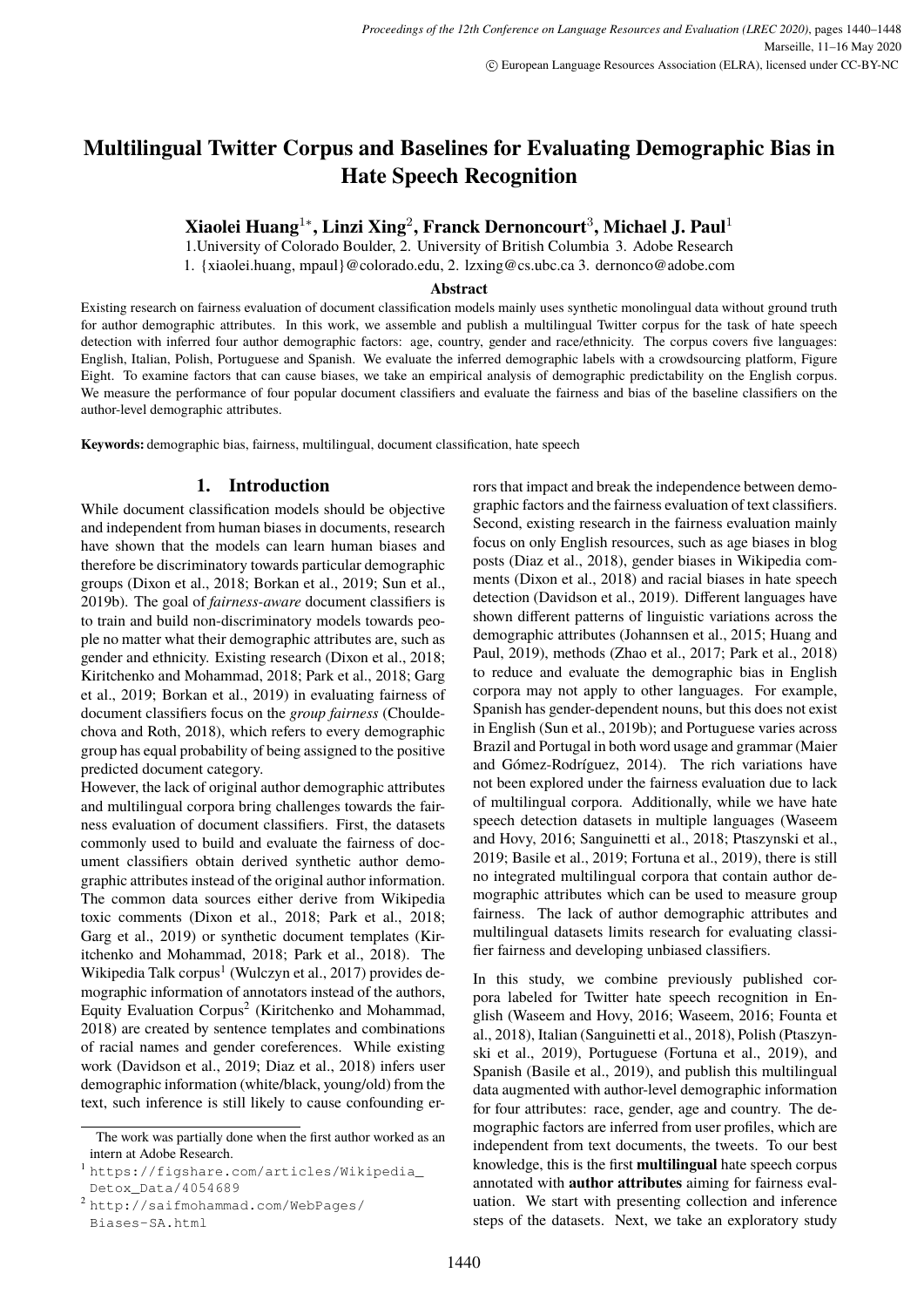on the language variations across demographic groups on the English dataset. We then experiment with four multiple classification models to establish baseline levels of this corpus. Finally, we evaluate the fairness performance of those document classifiers.

#### **2. Data**

We assemble the annotated datasets for hate speech classification. To narrow down the data sources, we limit our dataset sources to the unique online social media site, Twitter. We have requested 16 published Twitter hate speech datasets, and finally obtained 7 of them in five languages. By using the Twitter streaming  $API<sup>3</sup>$  $API<sup>3</sup>$  $API<sup>3</sup>$ , we collected the tweets annotated by hate speech labels and their corresponding user profiles in English [\(Waseem and Hovy, 2016; Waseem,](#page-0-0) [2016; Founta et al., 2018\)](#page-0-0), Italian [\(Sanguinetti et al., 2018\)](#page-0-0), Polish [\(Ptaszynski et al., 2019\)](#page-0-0), Portuguese [\(Fortuna et al.,](#page-0-0) [2019\)](#page-0-0), and Spanish [\(Basile et al., 2019\)](#page-0-0). We binarize all tweets' labels (indicating whether a tweet has indications of hate speech), allowing to merge the different label sets and reduce the data sparsity.

Whether a tweet is considered hate speech heavily depends on who the speaker is; for example, whether a racial slur is intended as hate speech depends in part on the speaker's race [\(Waseem and Hovy, 2016\)](#page-0-0). Therefore, hate speech classifiers may not generalize well across all groups of people, and disparities in the detection offensive speech could lead to bias in content moderation [\(Shen et al., 2018\)](#page-0-0). Our contribution is to further annotate the data with user demographic attributes inferred from their public profiles, thus creating a corpus suitable for evaluating author-level fairness for this hate speech recognition task across multiple languages.

## **2.1. User Attribute Inference**

We consider four user factors of age, race, gender and geographic location. For location, we inference two granularities, country and US region, but only experiment with the country attribute. While the demographic attributes can be inferred through tweets [\(Volkova et al., 2015; Davidson et](#page-0-0) [al., 2019\)](#page-0-0), we intentionally exclude the contents from the tweets if they infer these user attributes, in order to make the evaluation of fairness more reliable and independent. If users were grouped based on attributes inferred from their text, then any differences in text classification across those groups could be related to the same text. Instead, we infer attributes from public user profile information (i.e., description, name and photo).

**Age, Race, Gender.** We infer these attributes from each user's profile image by using Face++ ([https://www.](https://www.faceplusplus.com/) [faceplusplus.com/](https://www.faceplusplus.com/)), a computer vision API that provides estimates of demographic characteristics. Empirical comparisons of facial recognition APIs have found that Face++ is the most accurate tool on Twitter data [\(Jung et al.,](#page-0-0) [2018\)](#page-0-0) and works comparatively better for darker skins [\(Buo](#page-0-0)[lamwini and Gebru, 2018\)](#page-0-0). For the gender, we choose the binary categories (male/female) by the predicted probabilities. We map the racial outputs into four categories: Asian, Black, Latino and White. We only keep users that appear to be at least 13 years old, and we save the first result from the API if multiple faces are identified. We experiment and evaluate with binarization of race and age with roughly balanced distributions (white and nonwhite,  $\leq$  median vs. elder age) to consider a simplified setting across different languages, since race is harder to infer accurately.

**Country.** The country-level language variations can bring challenges that are worth to explore. We extract geolocation information from users whose profiles contained either numerical location coordinates or a well-formatted (matching a regular expression) location name. We fed the extracted values to the Google Maps API ([https:](https://maps.googleapis.com) [//maps.googleapis.com](https://maps.googleapis.com)) to obtain structured location information (city, state, country). We first count the main country source and then binarize the country to indicate if a user is in the main country or not. For example, the majority of users in the English are from the United States (US), therefore, we can binarize the country attributes to indicate if the users are in the US or not.

#### **2.2. Corpus Summary**

We show the corpus statistics in Table [1](#page-1-0) and summarize the full demographic distributions in Table [2.](#page-2-0) The binary demographic attributes (age, country, gender, race) can bring several benefits. First, we can create comparatively balanced label distributions. We can observe that there are differences in the race and gender among Italian and Polish data, while other attributes across the other languages show comparably balanced demographic distributions. Second, we can reduce errors inferred from the Face++ on coarse labels. Third, it is more convenient for us to analyze, conduct experiments and evaluate the group fairness of document classifiers.

| Language   | Users  | Docs   | Tokens | <b>HS</b> Ratio |
|------------|--------|--------|--------|-----------------|
| English    | 64,067 | 83,077 | 20.066 | .370            |
| Italian    | 3,810  | 5.671  | 19.721 | .195            |
| Polish     | 86     | 10,919 | 14.285 | .089            |
| Portuguese | 600    | 1,852  | 18.494 | .205            |
| Spanish    | 4,600  | 4,831  | 19.199 | .397            |

<span id="page-1-0"></span>Table 1: Statistical summary of multilingual corpora across English, Italian, Polish, Portuguese and Spanish. We present number of users (Users), documents (Docs), and average tokens per document (Tokens) in the corpus, plus the label distribution (HS Ratio, percent of documents labeled positive for hate speech).

Table [1](#page-1-0) presents different patterns of the corpus. The Polish data has the smallest users. This is because the data focuses on the people who own the most popular accounts in the Polish data [\(Ptaszynski et al., 2019\)](#page-0-0), the other data collected tweets randomly. And the dataset shows a much more sparse distribution of the hate speech label than the other languages. Table [2](#page-2-0) presents different patterns of the user attributes. English, Portuguese and Spanish users are younger than the Italian and Polish users in the collected data. And both Italian and Polish show more skewed demographic distributions in country, gender and race, while the other datasets show more balanced distributions.

<sup>3</sup> <https://developer.twitter.com/>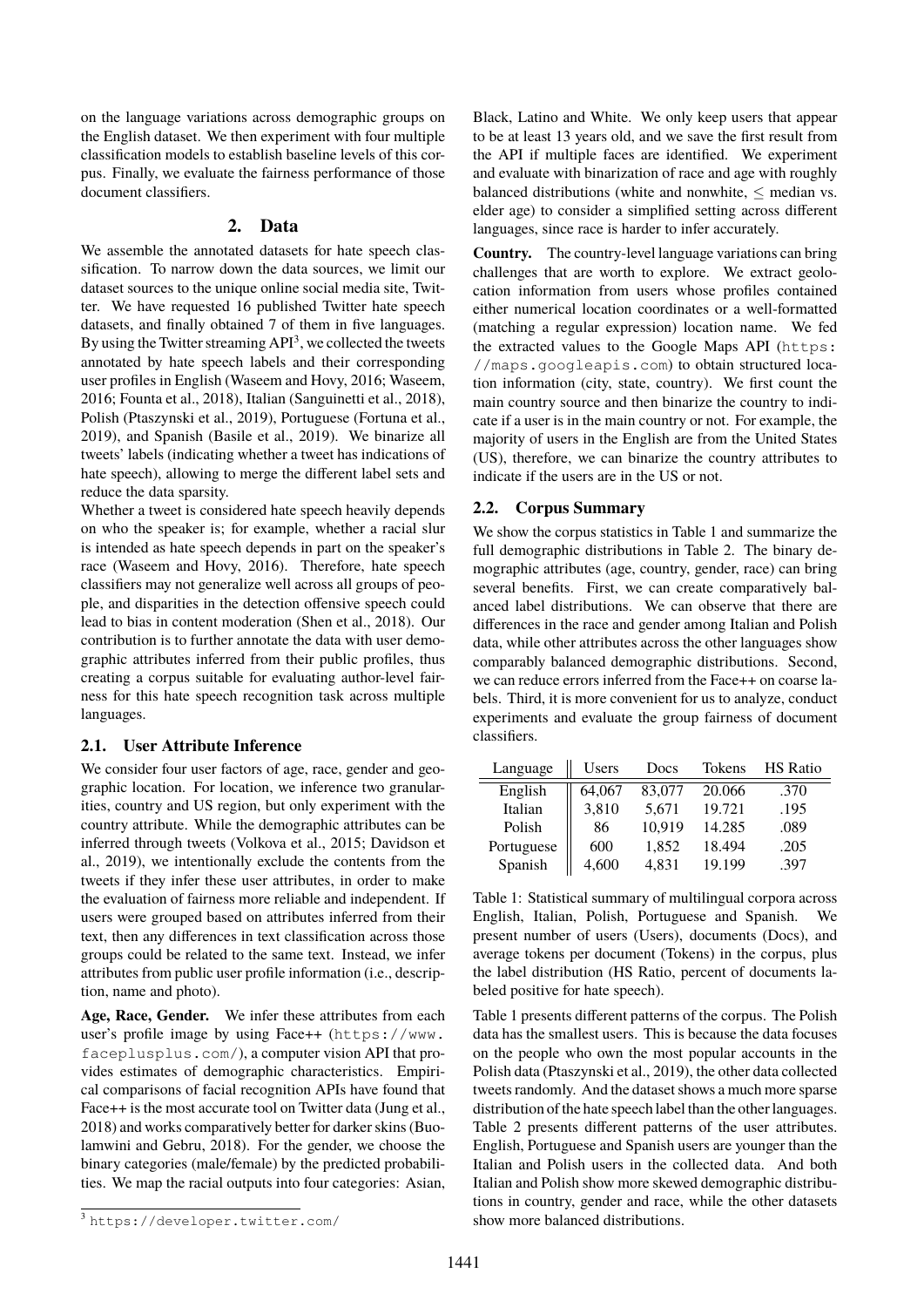| Language   |        | Age    | Country       |            | Gender |      | Race  |           |  |
|------------|--------|--------|---------------|------------|--------|------|-------|-----------|--|
| English    | Mean   | Median | US            | non-US     | Female | Male | White | non-White |  |
|            | 32.041 | 29     | .599          | .401       | .499   | .501 | .505  | .495      |  |
|            | Mean   | Median | Italy         | non-Italy  | Female | Male | White | non-White |  |
| Italian    | 44.518 | 43     | .778          | .222       | .307   | .692 | .981  | .018      |  |
| Polish     | Mean   | Median | Poland        | non-Poland | Female | Male | White | non-White |  |
|            | 39.245 | 38     | .795          | .205       | .324   | .676 | .895  | .105      |  |
| Portuguese | Mean   | Median | <b>Brazil</b> | non-Brazil | Female | Male | White | non-White |  |
|            | 29.635 | 26     | .437          | .563       | .569   | .431 | .508  | .492      |  |
|            | Mean   | Median | Spain         | non-Spain  | Female | Male | White | non-White |  |
| Spanish    | 31.911 | 27     | .339          | .661       | .463   | .537 | .549  | .451      |  |

<span id="page-2-0"></span>Table 2: Statistical summary of user attributes in age, country, gender and race. For the age, we present both mean and median values in case of outliers. For the other attributes, we show binary distributions.

## **2.3. Demographic Inference Accuracy**

Image-based approaches will have inaccuracies, as a person's demographic attributes cannot be conclusively determined merely from their appearance. However, given the difficulty in obtaining ground truth values, we argue that automatically inferred attributes can still be informative for studying classifier fairness. If a classifier performs significantly differently across different groups of users, then this shows that the classifier is biased along certain groupings, even if those groupings are not perfectly aligned with the actual attributes they are named after. This subsection tries to quantify how reliably these groupings correspond to the demographic variables.

|                            | Age      | Race | Gender |  |  |  |  |  |  |  |
|----------------------------|----------|------|--------|--|--|--|--|--|--|--|
| <b>Annotator Agreement</b> |          |      |        |  |  |  |  |  |  |  |
| $Face++$                   | .80      | .80  | .98    |  |  |  |  |  |  |  |
|                            | Accuracy |      |        |  |  |  |  |  |  |  |
| English                    | .86      | .90  | .94    |  |  |  |  |  |  |  |
| Italian                    | .82      | .96  | .98    |  |  |  |  |  |  |  |
| Polish                     | .88      | .96  | .98    |  |  |  |  |  |  |  |
| Portuguese                 | .82      | .78  | .92    |  |  |  |  |  |  |  |
| Spanish                    | .76      | .82  | .90    |  |  |  |  |  |  |  |
| Overall                    | .828     | .884 | -944   |  |  |  |  |  |  |  |

<span id="page-2-1"></span>Table 3: Annotator agreement (percentage overlap) and evaluation accuracy for Face++.

Prior research found that Face++ achieves 93.0% and 92.0% accuracy on gender and ethnicity evaluations [\(Jung et al.,](#page-0-0) [2018\)](#page-0-0). We further conduct a small evaluation on the hate speech corpus by a small sample of annotated user profile photos providing a rough estimate of accuracy while acknowledging that our annotations are not ground truth. We obtained the annotations from the crowdsourcing website, Figure Eight (<https://figure-eight.com/>). We randomly sampled 50 users whose attributes came from Face++ in each language. We anonymize the user profiles and feed the information to the crowdsourcing website. Three annotators annotated each user photo with the binary demographic categories. To select qualified annotators and ensure quality of the evaluations, we set up 5 golden standard annotation questions for each language. The annotators can join the evaluation task only by passing the golden standard questions. We decide demographic attributes by majority votes and present evaluation results in Table [3.](#page-2-1) Our final evaluations show that overall the Face++ achieves averaged accuracy scores of 82.8%, 88.4% and 94.4% for age, race and gender respectively.

## **2.4. Privacy Considerations**

To facilitate the study of classification fairness, we will publicly distribute this anonymized corpus with the inferred demographic attributes including both original and binarized versions. To preserve user privacy, we will not publicize the personal profile information, including user ids, photos, geocoordinates as well as other user profile information, which were used to infer the demographic attributes. We will, however, provide inferred demographic attributes in their original formats from the Face++ and Google Maps based on per request to allow wider researchers and communities to replicate the methodology and probe more depth of fairness in document classification.

# **3. Language Variations across Demographic Groups**

Demographic factors can improve the performances of document classifiers [\(Hovy, 2015\)](#page-0-0), and demographic variations root in language, especially in social media data [\(Volkova](#page-0-0) [et al., 2013; Hovy, 2015\)](#page-0-0). For example, language styles are highly correlated with authors' demographic attributes, such as age, race, gender and location [\(Coulmas, 2017; Preoţiuc-](#page-0-0)[Pietro and Ungar, 2018\)](#page-0-0). Research [\(Bolukbasi et al., 2016;](#page-0-0) [Zhao et al., 2017; Garg et al., 2018\)](#page-0-0) find that biases and stereotypes exist in word embeddings, which is widely used in document classification tasks. For example, "receptionist" is closer to females while "programmer" is closer to males, and "professor" is closer to Asian Americans while "housekeeper" is closer to Hispanic Americans.

This motivates us to explore and test if the language variations hold in our particular dataset, how strong the effects are. We conduct the empirical analysis of demographic predictability on the English dataset.

## **3.1. Are Demographic Factors Predictable in Documents?**

We examine how accurately the documents can predict author demographic attributes from three different levels:

1. Word-level. We extract TF-IDF-weighted 1-, 2-grams features.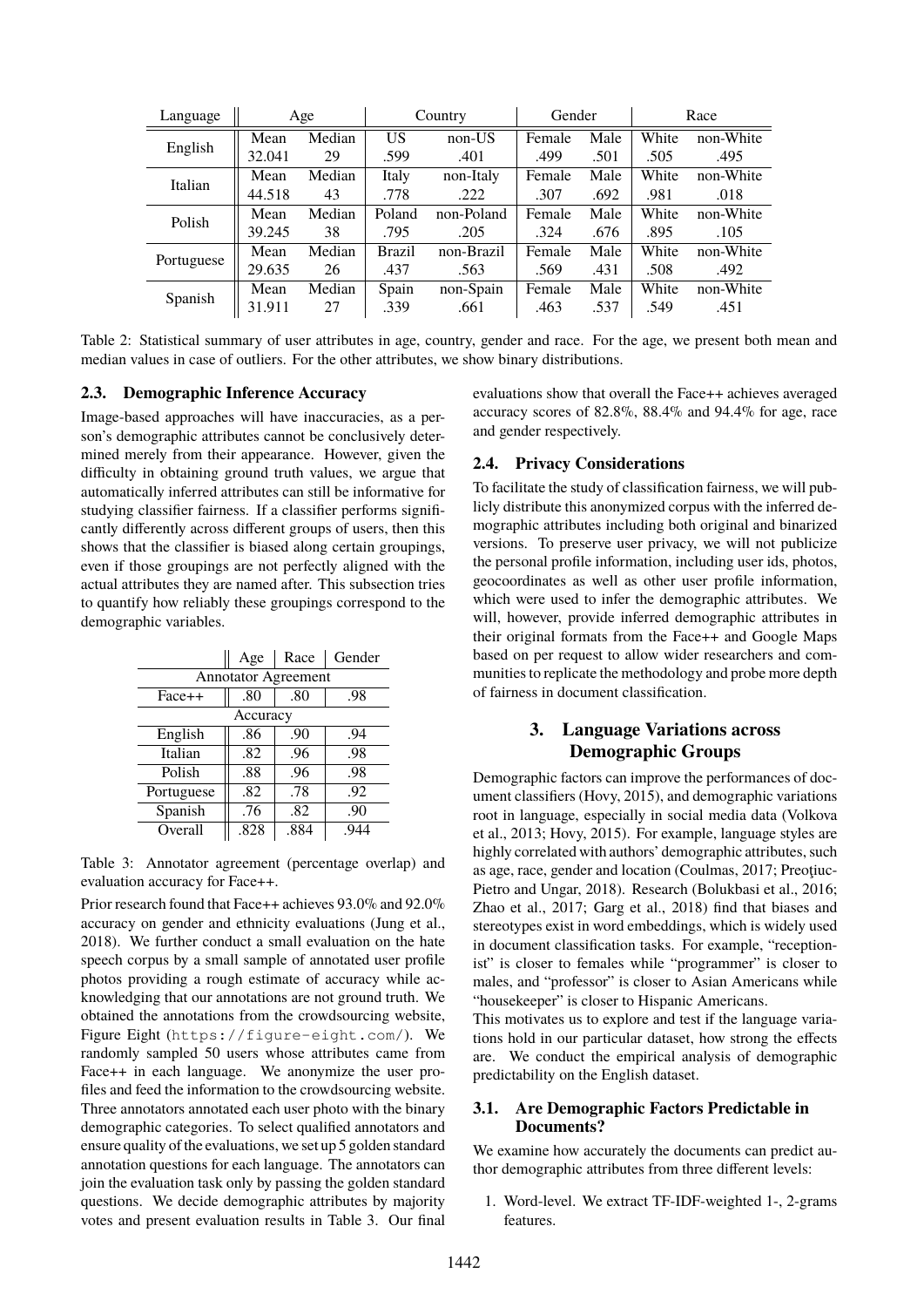| Demographic Attributes |        | Top 10 Features of Demographic Attribute Prediction                         |
|------------------------|--------|-----------------------------------------------------------------------------|
| Race                   | White  | nigga, fucking, ass, bro, damn, niggas, sir, moive, melon, bitches          |
|                        | Other  | abuse, gg, feminism, wadhwa, feminists, uh, freebsd, feminist, ve, blocked  |
| Gender                 | Female | rent, driving, tho, adorable, met, presented, yoga, stressed, awareness, me |
|                        | Male   | idiot, the, players, match, idiots, sir, fucking, nigga, bro, trump         |

<span id="page-3-1"></span>Table 4: Top 10 predictable features of race and gender in the English dataset.

- 2. POS-level. We use Tweebo parser [\(Kong et al., 2014\)](#page-0-0) to tag and extract POS features. We count the POS tag and then normalize the counts for each document.
- 3. Topic-level. We train a Latent Dirichlet Allocation [\(Blei et al., 2003\)](#page-0-0) model with 20 topics using Gensim [\(Rehurek and Sojka, 2010\)](#page-0-0) with default parameters. Then a document can be represented as a probabilistic distribution over the 20 topics.

We shuffle and split data into training (70%) and test (30%) sets. Three logistic classifiers are trained by the three levels of features separately. We measure the prediction accuracy and show the absolute improvements in Figure [1.](#page-3-0)



<span id="page-3-0"></span>Figure 1: Predictability of demographic attributes from the English data. We show the absolute percentage improvements in accuracy over majority-class baselines. The majority-class baselines of accuracy are .500 for the binary predictions. The darker color indicates higher improvements and vice versa.

The improved prediction accuracy scores over majority baselines suggest that language variations across demographic groups are encoded in the text documents. The results show that documents are the most predictable to the age attribute. We can also observe that the word is the most predictable feature to demographic factors, while the POS feature is least predictable towards the country factor. These suggest there might be a connection between language variations and demographic groups. This motivates us to further explore the language variations based on word features. We rank the word features by mutual information classification [\(Pedregosa et al., 2011\)](#page-0-0) and present the top 10 unigram features in Table [4.](#page-3-1) The qualitative results show the most predictable word features towards the demographic groups and suggest such variations may impact extracted feature representations and further training fair document classifiers.

The Table [4](#page-3-1) shows that when classifying hate speech tweets, the n-words and b-words are more significant correlated with the white instead of the other racial groups. However, this shows an opposite view than the existing work [\(David](#page-0-0)[son et al., 2019\)](#page-0-0), which presents the two types of words are more significantly correlated with the black. This can highlight the values of our approach that to avoid confounding errors, we obtain author demographic information independently from the user generated documents.

## **4. Experiments**

Demographic variations root in documents, especially in social media data [\(Volkova et al., 2013; Hovy, 2015; Jo](#page-0-0)[hannsen et al., 2015\)](#page-0-0). Such variations could further impact the performance and fairness of document classifiers. In this study, we experiment four different classification models including logistic regression (LR), recurrent neural network (RNN) [\(Chung et al., 2014\)](#page-0-0), convolutional neural network (CNN) [\(Kim, 2014\)](#page-0-0) and Google BERT [\(Devlin et al., 2019\)](#page-0-0). We present the baseline results of both performance and fairness evaluations across the multilingual corpus.

## **4.1. Data Preprocessing**

To anonymize user information, we hash user and tweet ids and then replace hyperlinks, usernames, and hashtags with generic symbols (URL, USER, HASHTAG). Documents are lowercased and tokenized using NLTK [\(Bird and Loper,](#page-0-0) [2004\)](#page-0-0). The corpus is randomly split into training  $(70\%)$ , development (15%), and test (15%) sets. We train the models on the training set and find the optimal hyperparameters on the development set before final evaluations on the test set. We randomly shuffle the training data at the beginning of each training epoch.

## **4.2. Baseline Models**

We implement and experiment four baseline classification models. To compare fairly, we keep the feature size up to 15K for each classifier across all five languages. We calculate the weight for each document category by  $\frac{N}{N_l}$  [\(King](#page-0-0) [and Zeng, 2001\)](#page-0-0), where  $N$  is the number of documents in each language and  $N_l$  is the number of documents labeled by the category. Particularly, for training BERT model, we append two additional tokens, "[CLS]" and "[SEP]", at the start and end of each document respectively. For the neural models, we pad each document or drop rest of words up to 40 tokens. We use "unknown" as a replacement for unknown tokens. We initialize CNN and RNN classifiers by pre-trained word embeddings [\(Mikolov et al., 2013; Godin](#page-0-0) [et al., 2015; Bojanowski et al., 2017; Deriu et al., 2017\)](#page-0-0) and train the networks up to 10 epochs.

**LR.** We first extract TF-IDF-weighted features of uni- , bi-, and tri-grams on the corpora, using the most fre-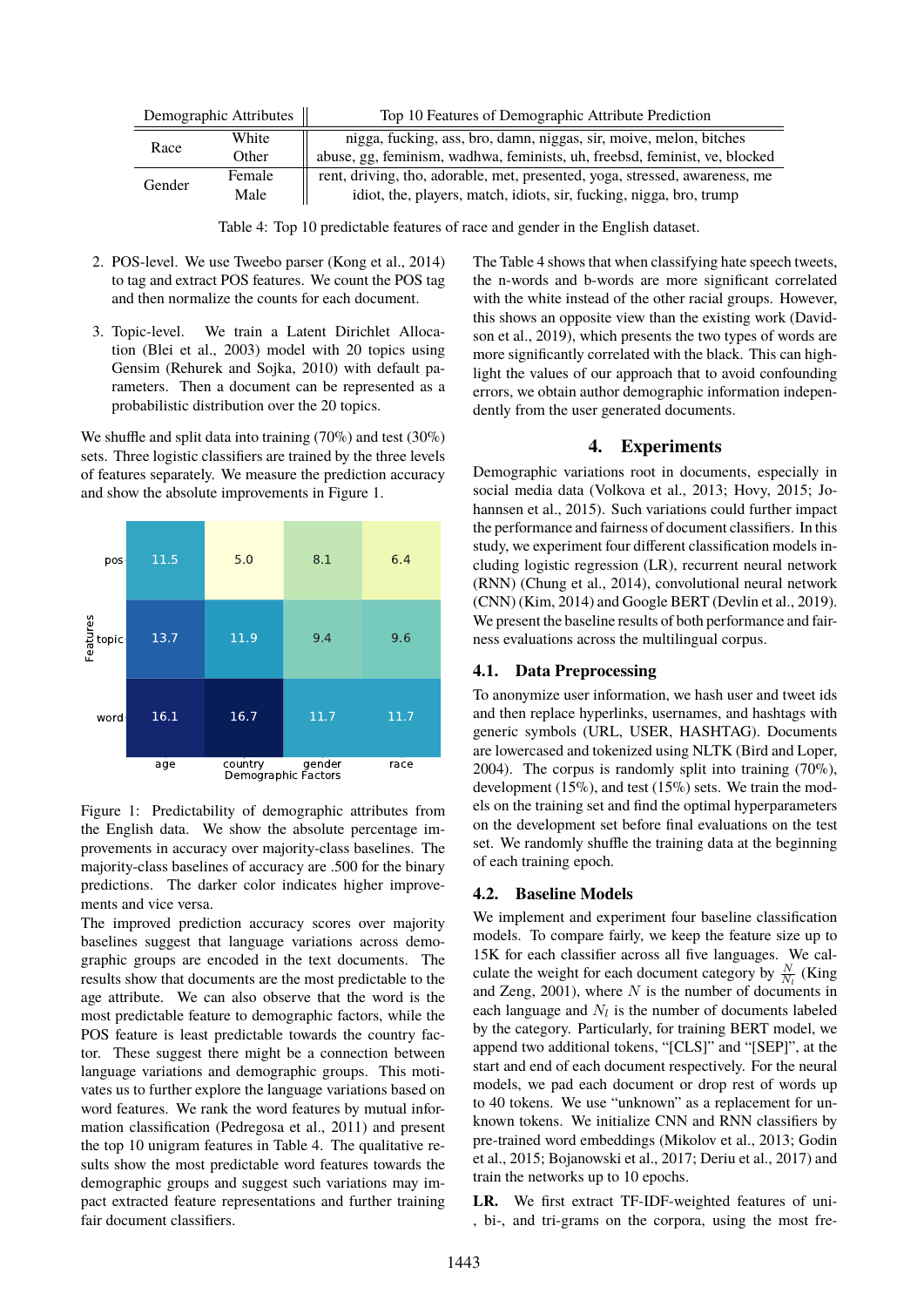| Language | Method      | Acc  | $F1-w$   | $F1-m$ | <b>AUC</b>  |      | Language   |             |             | Method     | Acc  | $F1-w$ | $F1-m$ | <b>AUC</b> |
|----------|-------------|------|----------|--------|-------------|------|------------|-------------|-------------|------------|------|--------|--------|------------|
|          | LR          | .874 | .874     | .841   | .920        |      | Italian    |             | LR          |            | .660 | .679   | .631   | .725       |
| English  | <b>CNN</b>  | .878 | .877     | .845   | .927        |      |            |             | <b>CNN</b>  |            | .687 | .702   | .651   | .745       |
|          | <b>RNN</b>  | .898 | .896     | .867   | .938        |      |            |             | <b>RNN</b>  |            | .729 | .731   | .666   | .763       |
|          | <b>BERT</b> | .705 | .635     | .579   | .581        |      |            | <b>BERT</b> |             | .697       | .629 | .468   | .498   |            |
|          |             |      |          |        |             |      |            |             |             |            |      |        |        |            |
| Language | Method      | Acc  | $F1-w$   | $F1-m$ | <b>AUC</b>  |      | Language   |             |             | Method     | Acc  | $F1-w$ | $F1-m$ | <b>AUC</b> |
|          | <b>LR</b>   | .864 | .846     | .653   | .804        |      | Portuguese |             |             | LR         | .660 | .598   | .551   | .648       |
| Polish   | <b>CNN</b>  | .855 | .851     | .688   | .813        |      |            |             |             | <b>CNN</b> | .681 | .674   | .653   | .719       |
|          | <b>RNN</b>  | .857 | .854     | .696   | .822        |      |            |             |             | <b>RNN</b> | .607 | .586   | .553   | .633       |
|          | <b>BERT</b> | .824 | .782     | .478   | .474        |      |            |             | <b>BERT</b> |            | .613 | .568   | .525   | .524       |
|          |             |      |          |        |             |      |            |             |             |            |      |        |        |            |
|          |             |      | Language |        | Method      | Acc  | $F1-w$     |             | $F1-m$      | <b>AUC</b> |      |        |        |            |
|          |             |      |          |        | LR          | .704 | .707       |             | .698        | .761       |      |        |        |            |
|          |             |      | Spanish  |        | <b>CNN</b>  | .650 | .654       |             | .645        | .710       |      |        |        |            |
|          |             |      |          |        | <b>RNN</b>  | .674 | .674       |             | .658        | .720       |      |        |        |            |
|          |             |      |          |        | <b>BERT</b> | .605 | .573       |             | .502        | .505       |      |        |        |            |
|          |             |      |          |        |             |      |            |             |             |            |      |        |        |            |

<span id="page-4-0"></span>Table 5: Overall performance evaluation of baseline classifiers. We evaluate overall performance by four metrics including accuracy (Acc), weighted F1 score (F1-w), macro F1 score (F1-m) and area under the ROC curve (AUC). The higher score indicates better performance. We highlight models achieve the best performance in each column.

quent 15K features with the minimum feature frequency as 2. We then train a LogisticRegression from scikitlearn [\(Pedregosa et al., 2011\)](#page-0-0). We use "liblinear" as the solver function and leave the other parameters as default.

**CNN.** We implement the Convolutional Neural Network (CNN) classifier described in [\(Kim, 2014; Zimmerman et](#page-0-0) [al., 2018\)](#page-0-0) by Keras [\(Chollet and others, 2015\)](#page-0-0). We first apply 100 filters with three different kernel sizes, 3, 4 and 5. After the convolution operations, we feed the concatenated features to a fully connected layer and output document representations with 100 dimensions. We apply "softplus" function with a l2 regularization with .03 and a dropout rate with .3 in the dense layer. The model feeds the document representation to final prediction. We train the model with batch size 64, set model optimizer as Adam [\(Kingma and](#page-0-0) [Ba, 2014\)](#page-0-0) and calculate loss values by the cross entropy function. We keep all other parameter settings as described in the paper [\(Kim, 2014\)](#page-0-0).

**RNN.** We build a recurrent neural network (RNN) classifier by using bi-directional Gated Recurrent Unit (bi-GRU) [\(Chung et al., 2014; Park et al., 2018\)](#page-0-0). We set the output dimension of GRU as 200 and apply a dropout on the output with rate .2. We optimize the RNN with RM-Sprop [\(Tieleman and Hinton, 2012\)](#page-0-0) and use the same loss function and batch size as the CNN model. We leave the other parameters as default in the Keras [\(Chollet and others,](#page-0-0) [2015\)](#page-0-0).

**BERT** BERT is a transformer-based pre-trained language model which was well trained on multi-billion sentences publicly available on the web [\(Devlin et al., 2019\)](#page-0-0), which can effectively generate the precise text semantics and useful signals. We implement a BERT-based classification model by HuggingFace's Transformers [\(Wolf et al., 2019\)](#page-0-0). The model encodes each document into a fixed size (768) of representation and feed to a linear prediction layer. The model is optimized by AdamW with a warmup and learning rate as .1 and  $2e^{-5}$  respectively. We leave parameters as

their default, conduct fine-tuning steps with 4 epochs and set batch size as 32 [\(Sun et al., 2019a\)](#page-0-0). The classification model loads "bert-base-uncased" pre-trained BERT model for English and "bert-base-multilingual-uncased" multilingual BERT model [\(Gertner et al., 2019\)](#page-0-0) for the other languages. The multilingual BERT model follows the same method of BERT by using Wikipedia text from the top 104 languages. Due to the label imbalance shown in Table [1,](#page-1-0) we balance training instances by randomly oversampling the minority during the training process.

#### **4.3. Evaluation Metrics**

**Performance Evaluation.** To measure overall performance, we evaluate models by four metrics: accuracy (Acc), weighted F1 score (F1-w), macro F1 score (F1-m) and area under the ROC curve (AUC). The F1 score coherently combines both precision and recall by  $2 * \frac{precision * recall}{precision + recall}$ . We report F1-m considering that the datasets are imbalanced.

**Fairness Evaluation.** To evaluate group fairness, we measure the *equality differences* (ED) of true positive/negative and false positive/negative rates for each demographic factor. ED is a standard metric to evaluate fairness and bias of document classifiers [\(Dixon et al., 2018; Park et al., 2018;](#page-0-0) [Garg et al., 2019\)](#page-0-0).

This metric sums the differences between the rates within specific user groups and the overall rates. Taking the false positive rate (FPR) as an example, we calculate the equality difference by:

$$
FPED = \sum_{d \in D} |FPR_d - FPR|
$$

, where  $D$  is a demographic factor (e.g., race) and  $d$  is a demographic group (e.g., white or nonwhite).

#### **5. Results**

We have presented our evaluation results of performance and fairness in Table [5](#page-4-0) and Table [6](#page-6-0) respectively. Country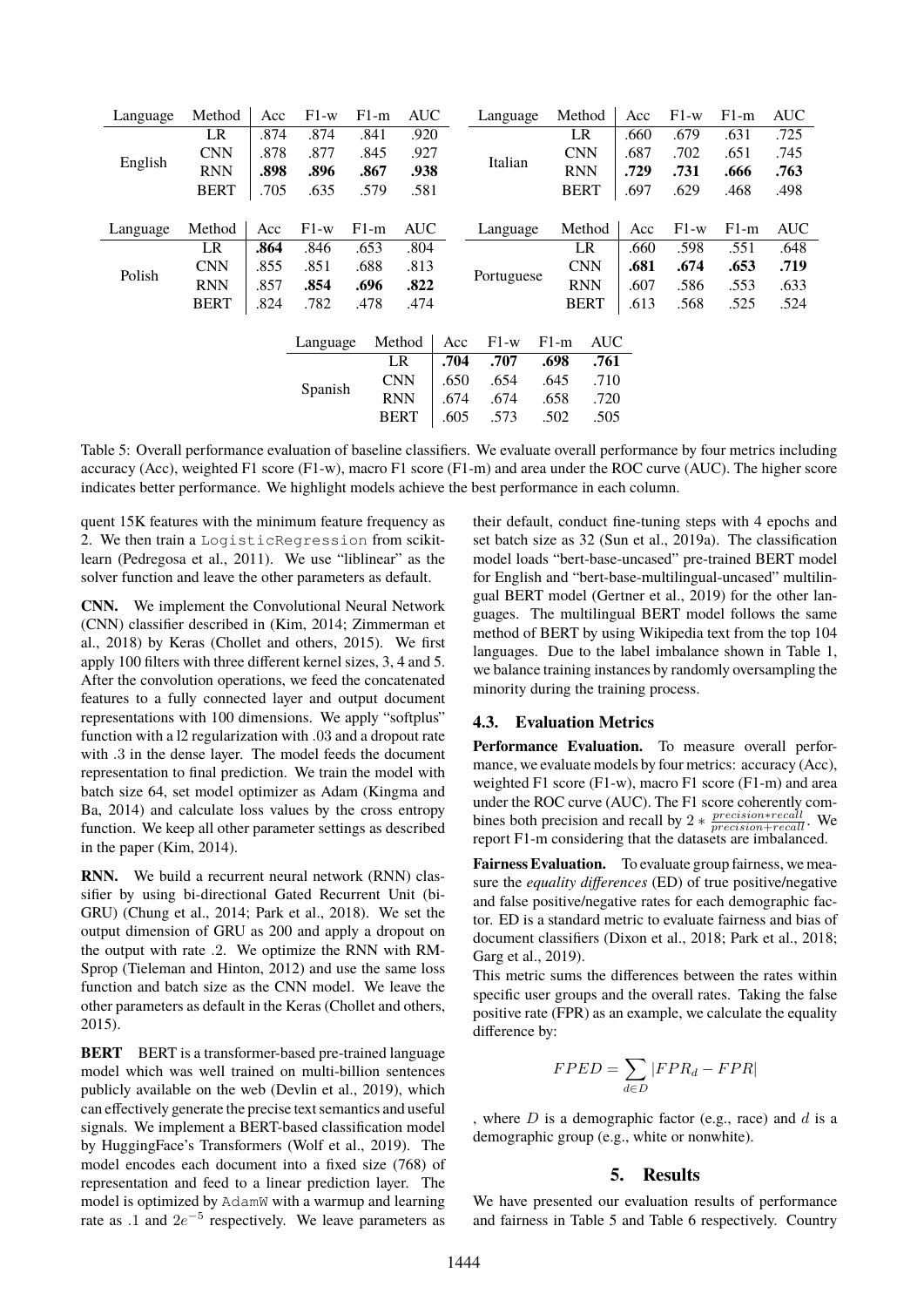and race have very skewed distributions in the Italian and Polish corpora, therefore, we omit fairness evaluation on the two factors.

**Overall performance evaluation.** Table [5](#page-4-0) demonstrates the performances of the baseline classifiers for hate speech classification on the corpus we proposed. Results are obtained from the five languages covered in our corpus respectively. Among the four baseline classifiers, LR, CNN and RNN consistently perform well on all languages. Moreover, neural-based models (CNN and RNN) substantially outperform LR on four out of five languages (except Spanish). However, the results obtained by BERT are relatively lower than the other baselines, and show more significant gap in the English dataset. One possible explanation is BERT was pre-trained on Wikipedia documents, which are significantly different from the Twitter corpus in document length, word usage and grammars. For example, each tweet is a short document with 20 tokens, but the BERT is trained on long documents up to 512 tokens. Existing research suggests that fine-tuning on the multilingual corpus can further improve performance of BERT models [\(Sun et al., 2019a\)](#page-0-0).

**Group fairness evaluation.** We have measured the group fairness in Table [6.](#page-6-0) Generally, the RNN classifier achieves better and more stable performance across major fairness evaluation tasks. By comparing the different baseline classifiers, we can find out that the LR usually show stronger biases than the neural classification models among majority of the tasks. While the BERT classifier performs comparatively lower accuracy and F1 scores, the classifier has less biases on the most of the datasets. However, biases can significantly increases for the Portuguese dataset when the BERT classifier achieves better performance. We examine the relationship by building linear model between two differences: the performance differences between the RNN and other classifiers, the SUM-ED differences between RNN and other classifiers. We find that the classification performance does not have significantly  $(p - value > .05)$ correlation with fairness and bias. The significant biases of classifiers varies across tasks and languages: the classifiers trained on Polish and Italian are biased the most by Age and Gender, the classifiers trained on Spanish and Portuguese are most biased the most by Country, and the classifiers trained on English tweets are the most unbiased throughout all the attributes. Classifiers usually have very high bias scores on both gender and age in Italian and Polish data. We find that the age and gender both have very skewed distributions in the Italian and Polish datasets. Overall, our baselines provide a promising start for evaluating future new methods of reducing demographic biases for document classification under the multilingual setting.

## **6. Conclusion**

In this paper, we propose a new multilingual dataset covering four author demographic annotations (age, gender, race and country) for the hate speech detection task. We show the experimental results of several popular classification models in both overall and fairness performance evaluations. Our empirical exploration indicates that language variations across demographic groups can lead to biased classifiers. This dataset can be used for measuring fairness of document classifiers along author-level attributes and exploring bias factors across multilingual settings and multiple user factors. The proposed framework for inferring the author demographic attributes can be used to generate more large-scale datasets or even applied to other social media sites (e.g., Amazon and Yelp). While we encode the demographic attributes into categories in this work, we will provide inferred probabilities of the demographic attributes from Face++ to allow for broader research exploration. Our code, anonymized data and data statement [\(Bender and Friedman, 2018\)](#page-0-0) will be publicly available at [https://github.com/xiaoleihuang/](https://github.com/xiaoleihuang/Multilingual_Fairness_LREC) [Multilingual\\_Fairness\\_LREC](https://github.com/xiaoleihuang/Multilingual_Fairness_LREC).

## **6.1. Limitations**

While our dataset provides new information on author demographic attributes, and our analysis suggest directions toward reducing bias, a number of limitations must be acknowledged in order to appropriately interpret our findings.

First, inferring user demographic attributes by profile information can be risky due to the accuracy of the inference toolkit. In this work, we present multiple strategies to reduce the errors bringing by the inference toolkits, such as human evaluation, manually screening and using external public profile information (Instagram). However, we cannot guarantee perfect accuracy of the demographic attributes, and, errors in the attributes may themselves be "unfair" or unevenly distributed due to bias in the inference tools [\(Buo](#page-0-0)[lamwini and Gebru, 2018\)](#page-0-0). Still, obtaining individual-level attributes is an important step toward understanding classifier fairness, and our results found biases across these groupings of users, even if some of the groupings contained errors.

Second, because methods for inferring demographic attributes are not accurate enough to provide fine-grained information, our attribute categories are still too coarsegrained (binary age groups and gender, and only four race categories). Using coarse-grained attributes would hide the identities of specific demographic groups, including other racial minorities and people with non-binary gender. Broadening our analyses and evaluations to include more attribute values may require better methods of user attribute inference or different sources of data.

Third, language variations across demographic groups might introduce annotation biases. Existing research [\(Sap et](#page-0-0) [al., 2019\)](#page-0-0) shows that annotators are more likely to annotate tweets containing African American English words as hate speech. Additionally, the nationality and educational level might also impact on the quality of annotations [\(Founta et](#page-0-0) [al., 2018\)](#page-0-0). Similarly, different annotation sources of our dataset (which merged two different corpora) might have variations in annotating schema. To reduce annotation biases due to the different annotating schema, we merge the annotations into the two most compatible document categories: normal and hate speech. Annotation biases might still exist, therefore, we will release our original anonymized multilingual dataset for research communities.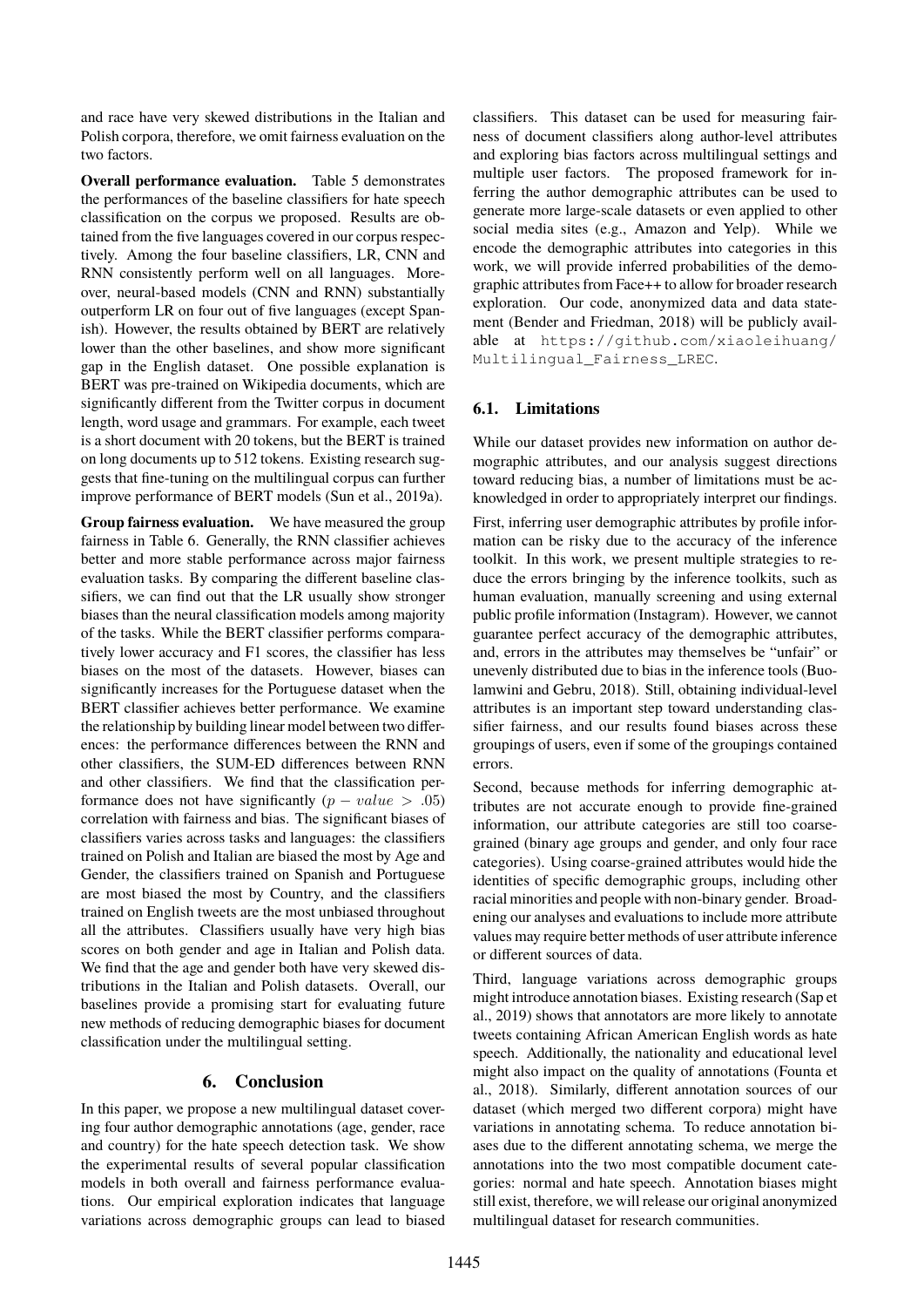|            |              | Age                 |             |               | Gender     |              |             |                     |               |
|------------|--------------|---------------------|-------------|---------------|------------|--------------|-------------|---------------------|---------------|
| Language   | Method       | <b>FNED</b>         | <b>FPED</b> | <b>SUM-ED</b> | Language   | Method       | <b>FNED</b> | <b>FPED</b>         | <b>SUM-ED</b> |
|            | LR           | .059                | .104        | .163          |            | LR           | .023        | .056                | .079          |
|            | <b>CNN</b>   | .052                | .083        | .135          |            | <b>CNN</b>   | .018        | .056                | .074          |
| English    | <b>RNN</b>   | .041                | .118        | .159          | English    | <b>RNN</b>   | .013        | .055                | .068          |
|            | <b>BERT</b>  | .004                | .012        | .016          |            | <b>BERT</b>  | .007        | .009                | .016          |
|            |              |                     |             |               |            |              |             |                     |               |
| Language   | Method       | <b>FNED</b>         | <b>FPED</b> | <b>SUM-ED</b> | Language   | Method       | <b>FNED</b> | <b>FPED</b>         | <b>SUM-ED</b> |
|            | LR           | .076                | .194        | .270          |            | LR           | .145        | .020                | .165          |
|            | <b>CNN</b>   | .003                | .211        | .214          |            | <b>CNN</b>   | .064        | .094                | .158          |
| Italian    | <b>RNN</b>   | .042                | .185        | .227          | Italian    | <b>RNN</b>   | .088        | .075                | .163          |
|            | <b>BERT</b>  | .029                | .034        | .063          |            | <b>BERT</b>  | .041        | .056                | .097          |
|            |              |                     |             |               |            |              |             |                     |               |
| Language   | Method       | <b>FNED</b>         | <b>FPED</b> | <b>SUM-ED</b> | Language   | Method       | <b>FNED</b> | <b>FPED</b>         | <b>SUM-ED</b> |
|            | LR           | .256                | .059        | .315          |            | LR           | .266        | .045                | .309          |
|            | <b>CNN</b>   | .389                | .138        | .527          |            | <b>CNN</b>   | .411        | .048                | .459          |
| Polish     | <b>RNN</b>   | .335                | .089        | .424          | Polish     | <b>RNN</b>   | .340        | .034                | .374          |
|            | <b>BERT</b>  | .027                | .027        | .054          |            | <b>BERT</b>  | .042        | .013                | .055          |
|            |              |                     |             |               |            |              |             |                     |               |
| Language   | Method       | <b>FNED</b>         | <b>FPED</b> | <b>SUM-ED</b> | Language   | Method       | <b>FNED</b> | <b>FPED</b>         | <b>SUM-ED</b> |
|            | LR           | .061                | .044        | .105          |            | LR           | .052        | .007                | .059          |
| Portuguese | <b>CNN</b>   | .033                | .096        | .129          |            | <b>CNN</b>   | .018        | .013                | .031          |
|            | <b>RNN</b>   | .079                | .045        | .124          | Portuguese | <b>RNN</b>   | .099        | .083                | .182          |
|            | <b>BERT</b>  | .090                | .097        | .187          |            | <b>BERT</b>  | .055        | .125                | .180          |
|            |              |                     |             |               |            |              |             |                     |               |
| Language   | Method       | <b>FNED</b>         | <b>FPED</b> | <b>SUM-ED</b> | Language   | Method       | <b>FNED</b> | <b>FPED</b>         | <b>SUM-ED</b> |
|            | LR           | .089                | .013        | .102          | Spanish    | LR           | .131        | .061                | .292          |
|            | <b>CNN</b>   | .117                | .139        | .256          |            | <b>CNN</b>   | .032        | .108                | .140          |
| Spanish    | <b>RNN</b>   | .078                | .083        | .161          |            | <b>RNN</b>   | .030        | .039                | .069          |
|            | <b>BERT</b>  | .052                | .015        | .067          |            | <b>BERT</b>  | .021        | .016                | .037          |
|            |              |                     |             |               |            |              |             |                     |               |
|            |              |                     |             |               |            |              |             |                     |               |
|            |              | Country             |             |               |            |              | Race        |                     |               |
| Language   | Method       | <b>FNED</b>         | <b>FPED</b> | <b>SUM-ED</b> | Language   | Method       | <b>FNED</b> | <b>FPED</b>         | <b>SUM-ED</b> |
|            | LR           | .026                | .053        | .079          |            | LR           | .019        | .056                | .075          |
| English    | $\mbox{CNN}$ | .027                | .063        | .090          | English    | CNN          | .007        | .029                | .036          |
|            | <b>RNN</b>   | .024                | .061        | .085          |            | <b>RNN</b>   | .008        | .063                | .071          |
|            | <b>BERT</b>  | .006                | .001        | .007          |            | <b>BERT</b>  | .003        | .009                | .012          |
|            |              |                     |             |               |            |              | <b>FNED</b> |                     |               |
| Language   | Method<br>LR | <b>FNED</b><br>.093 | <b>FPED</b> | .119          | Language   | Method<br>LR | .068        | <b>FPED</b><br>.005 | <b>SUM-ED</b> |
|            |              |                     | .026        |               |            |              |             |                     | .073          |
| Portuguese | <b>CNN</b>   | .110                | .122        | .232          | Portuguese | <b>CNN</b>   | .056        | .033                | .089          |
|            | <b>RNN</b>   | .022                | .004        | .026          |            | <b>RNN</b>   | .074        | .054                | .128          |
|            | <b>BERT</b>  | .073                | .071        | .144          |            | <b>BERT</b>  | .045        | .186                | .231          |
| Language   | Method       | <b>FNED</b>         | <b>FPED</b> | <b>SUM-ED</b> |            | Method       | <b>FNED</b> | <b>FPED</b>         | SUM-ED        |
|            | LR           | .152                | .154        | .306          | Language   | LR           | .095        | .030                | .125          |
|            | <b>CNN</b>   | .089                | .089        | .178          |            | <b>CNN</b>   | .072        | .054                | .126          |
| Spanish    | <b>RNN</b>   |                     |             |               | Spanish    | <b>RNN</b>   |             |                     |               |
|            |              | .071                | .113        | .184          |            |              | .011        | .004                | .015          |
|            | <b>BERT</b>  | .017                | .017        | .034          |            | <b>BERT</b>  | .046        | .005                | .051          |

<span id="page-6-0"></span>Table 6: Fairness evaluation of baseline classifiers across the five languages on the four demographic factors. We measure fairness and bias of document classifiers by equality differences of false negative rate (FNED), false positive rate (FPED) and sum of FNED and FPED (SUM-ED). The higher score indicates lower fairness and higher bias and vice versa.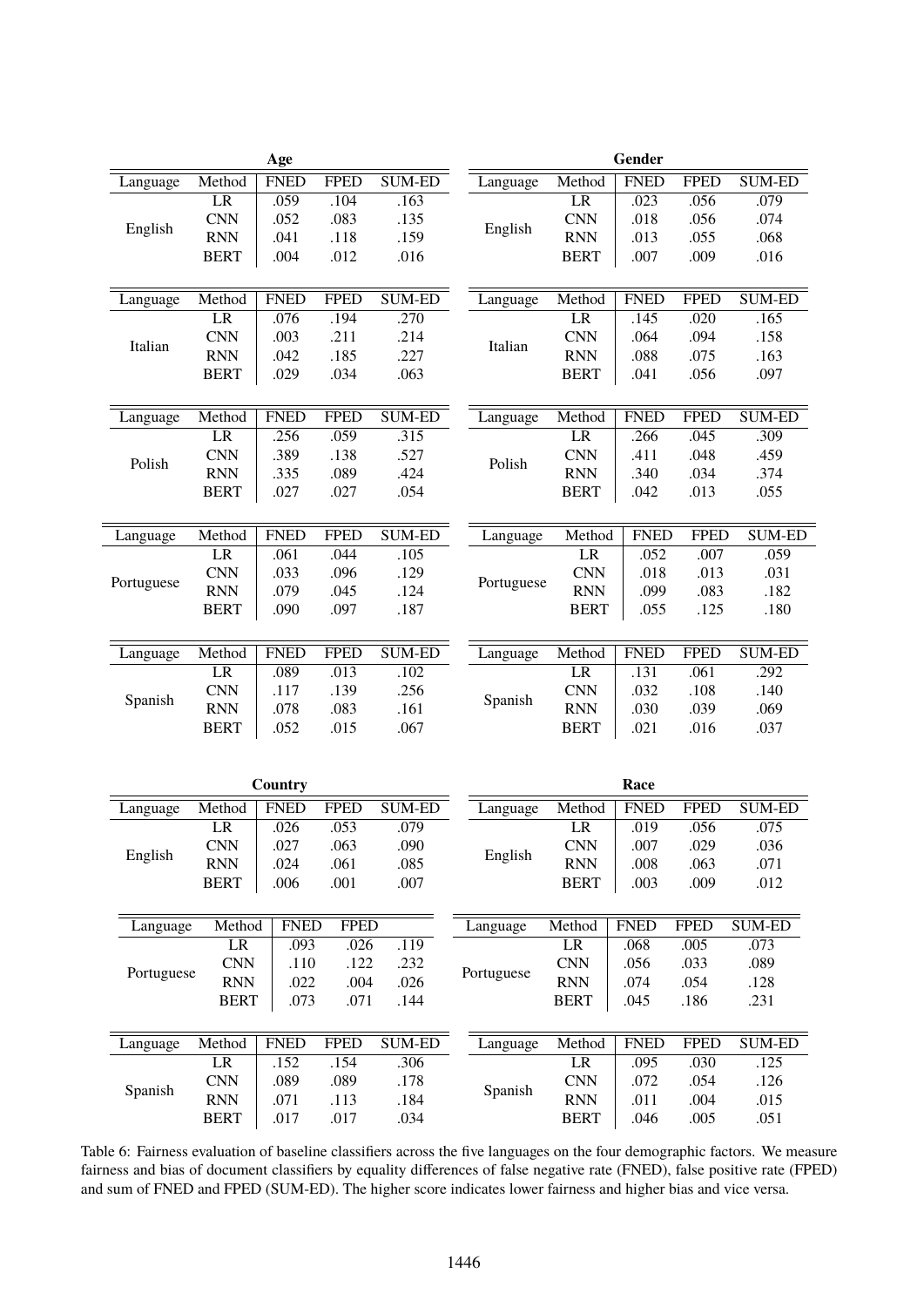### **7. Acknowledgement**

The authors thank the anonymous reviews for their insightful comments and suggestions. This work was supported in part by the National Science Foundation under award number IIS-1657338. This work was also supported in part by a research gift from Adobe.

# **8. Bibliographical References**

- Basile, V., Bosco, C., Fersini, E., Nozza, D., Patti, V., Rangel Pardo, F. M., Rosso, P., and Sanguinetti, M. (2019). SemEval-2019 task 5: Multilingual detection of hate speech against immigrants and women in twitter. In Proceedings of the 13th International Workshop on Semantic Evaluation, pages 54–63, Minneapolis, Minnesota, USA, June. ACL.
- Bender, E. M. and Friedman, B. (2018). Data statements for natural language processing: Toward mitigating system bias and enabling better science. *Transactions of the Association for Computational Linguistics*, 6:587–604.
- Bird, S. and Loper, E. (2004). Nltk: the natural language toolkit. In Proceedings of the ACL 2004 on Interactive poster and demonstration sessions, page 31.
- Blei, D. M., Ng, A. Y., and Jordan, M. I. (2003). Latent dirichlet allocation. *Journal of Machine Learning Research*, 3(Jan):993–1022.
- Bojanowski, P., Grave, E., Joulin, A., and Mikolov, T. (2017). Enriching word vectors with subword information. *Transactions of the Association for Computational Linguistics*, 5:135–146.
- Bolukbasi, T., Chang, K.-W., Zou, J. Y., Saligrama, V., and Kalai, A. T. (2016). Man is to computer programmer as woman is to homemaker? debiasing word embeddings. In NIPS, pages 4349–4357.
- Borkan, D., Dixon, L., Sorensen, J., Thain, N., and Vasserman, L. (2019). Nuanced metrics for measuring unintended bias with real data for text classification. In WWW.
- Buolamwini, J. and Gebru, T. (2018). Gender shades: Intersectional accuracy disparities in commercial gender classification. In Conference on Fairness, Accountability and Transparency, pages 77–91.
- Chollet, F. et al. (2015). Keras. <https://keras.io>.
- Chouldechova, A. and Roth, A. (2018). The frontiers of fairness in machine learning. *arXiv preprint arXiv:1810.08810*.
- Chung, J., Gulcehre, C., Cho, K., and Bengio, Y. (2014). Empirical evaluation of gated recurrent neural networks on sequence modeling. In NIPS 2014 Workshop on Deep Learning.
- Coulmas, F. (2017). Sociolinguistics: the study of speakers choice; second edition. Cambridge University Press.
- Davidson, T., Bhattacharya, D., and Weber, I. (2019). Racial bias in hate speech and abusive language detection datasets. In Proceedings of the Third Workshop on Abusive Language Online, pages 25–35. ACL.
- Deriu, J., Lucchi, A., De Luca, V., Severyn, A., Müller, S., Cieliebak, M., Hofmann, T., and Jaggi, M. (2017). Leveraging large amounts of weakly supervised data for multi-language sentiment classification. In WWW,

WWW '17, pages 1045–1052, Republic and Canton of Geneva, Switzerland. International World Wide Web Conferences Steering Committee.

- Devlin, J., Chang, M.-W., Lee, K., and Toutanova, K. (2019). BERT: Pre-training of deep bidirectional transformers for language understanding. In NAACL, pages 4171–4186, Minneapolis, Minnesota, June. ACL.
- Diaz, M., Johnson, I., Lazar, A., Piper, A. M., and Gergle, D. (2018). Addressing age-related bias in sentiment analysis. In Proceedings of the 2018 CHI Conference on Human Factors in Computing Systems, pages 412:1– 412:14.
- Dixon, L., Li, J., Sorensen, J., Thain, N., and Vasserman, L. (2018). Measuring and mitigating unintended bias in text classification. In AIES, pages 67–73.
- Fortuna, P., Rocha da Silva, J., Soler-Company, J., Wanner, L., and Nunes, S. (2019). A hierarchically-labeled Portuguese hate speech dataset. In Proceedings of the Third Workshop on Abusive Language Online, pages 94–104.
- Founta, A. M., Djouvas, C., Chatzakou, D., Leontiadis, I., Blackburn, J., Stringhini, G., Vakali, A., Sirivianos, M., and Kourtellis, N. (2018). Large scale crowdsourcing and characterization of twitter abusive behavior. In ICWSM.
- Garg, N., Schiebinger, L., Jurafsky, D., and Zou, J. (2018). Word embeddings quantify 100 years of gender and ethnic stereotypes. *National Academy of Sciences*, 115:E3635– E3644.
- Garg, S., Perot, V., Limtiaco, N., Taly, A., Chi, E. H., and Beutel, A. (2019). Counterfactual fairness in text classification through robustness. In AIES.
- Gertner, A., Henderson, J., Merkhofer, E., Marsh, A., Wellner, B., and Zarrella, G. (2019). MITRE at SemEval-2019 task 5: Transfer learning for multilingual hate speech detection. In Proceedings of the 13th International Workshop on Semantic Evaluation, pages 453–459, Minneapolis, Minnesota, USA, June. ACL.
- Godin, F., Vandersmissen, B., De Neve, W., and Van de Walle, R. (2015). Multimedia lab @ ACL WNUT NER shared task: Named entity recognition for twitter microposts using distributed word representations. In Proceedings of the Workshop on Noisy User-generated Text, pages 146–153, Beijing, China, July. ACL.
- Hovy, D. (2015). Demographic factors improve classification performance. In Proceedings of the 53rd Annual Meeting of the Association for Computational Linguistics, pages 752–762.
- Huang, X. and Paul, M. J. (2019). Neural user factor adaptation for text classification: Learning to generalize across author demographics. In Proceedings of the Eighth Joint Conference on Lexical and Computational Semantics, pages 46–56.
- Johannsen, A., Hovy, D., and Søgaard, A. (2015). Crosslingual syntactic variation over age and gender. In Proceedings of the Nineteenth Conference on Computational Natural Language Learning, pages 103–112, Beijing, China, July. ACL.
- Jung, S.-G., An, J., Kwak, H., Salminen, J., and Jansen, B. J. (2018). Assessing the accuracy of four popular face